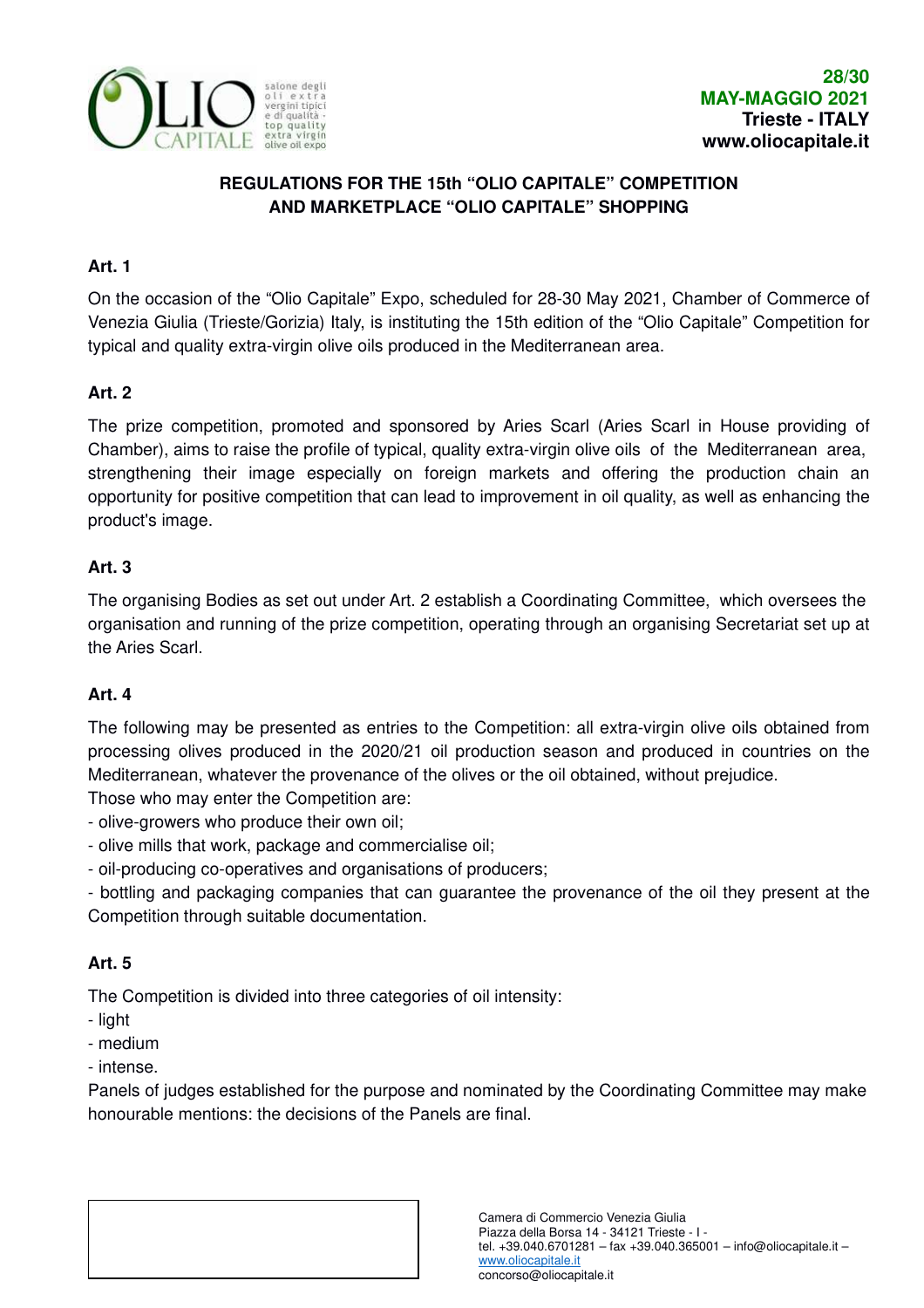

## **Art. 6**

The Coordinating Committee will assign a code to each sample of extra-virgin olive oil they receive to guarantee sample anonymity, and also set up a Panel of judges. This Panel, deliberating in private, will then assign each sample to the relative category (see Art 5), and select a group of five finalists for each category.

## **Art 7**

For the "Olio Capitale" Competition, assessment of the short-listed oils will be carried out by three Panels, comprising:

- **consumers**, by means of a public tasting bench at suitablepremise and manned by technicians and experts of virgin and extra-virgin olive oils which, given the samplesampling instructions, will complete the evaluation sheets for each oil;

- **professional users**, owners or assistants engaged in Horeca (hotel/restaurant/café) operation. The Panel will comprise a minimum of six members, and assess the samples in private using the assessment sheets provided. A Secretary, acting as notary and nominated by the Coordinating Committee, will assist the Panel;

- **tecnical specialists and experts** in virgin and extra-virgin olive oils. The Jury is made up of experts and technical tastersrecognized nationally and communally. The Jury, chaired by the delegate of an Association of Tasters whose authority is recognized by the entire sector, will proceed to the evaluation of samples in private by using a specific evaluation sheet, Secretary acting as a notart and nominated by the Coordinating Committee, will assist the Panel.

The Coordinating Committee, considering the autonomous and indipendent assessments of the individual Panels, will combine the results to give a unique outcome using statistical-maths tools, in particular weighted means (Public Panel 30%, Horeca Panel 30%, Expert Panel 40%) of the points attributed to each individual sample. They will then announce the winners in each category, together with any honourable mentions given by each Panel.

The Coordinating Committee reserves the right to carry out, either directly or through persons assigned to the task, any checks that prove necessary (these may be a posteriori, and include repeats of chemical analysis) to ensure the validity of the declarations of the winning enterprises.

Any coasts deriving from the checks will be charged to the winning enterprises.

All the juries will evaluate the participating oils before the start of the Olio Capitale event.

### **Art. 8**

Special prize, the Honourable Mention "Ex Albis Ulivis", will be assigned to the oil which has obtained the highest score, indipendently from the section mentioned in article 5, among the companies which are both participants in the contest and exhibitors in the fair.

Further mention is made of the following names:

- "**Origin**", reserved for companies that take part in the Contest with POD/DOP/IGP certified oil;

- "**Young**", reserved for companies established and in production during the last five years (2016-2020);
- "**Regina Oleum**", reserved for women entrepreneurs (deductible from the company name);
- "**Crédit Agricole FriulAdria**" reserved for companies in North-East Italy.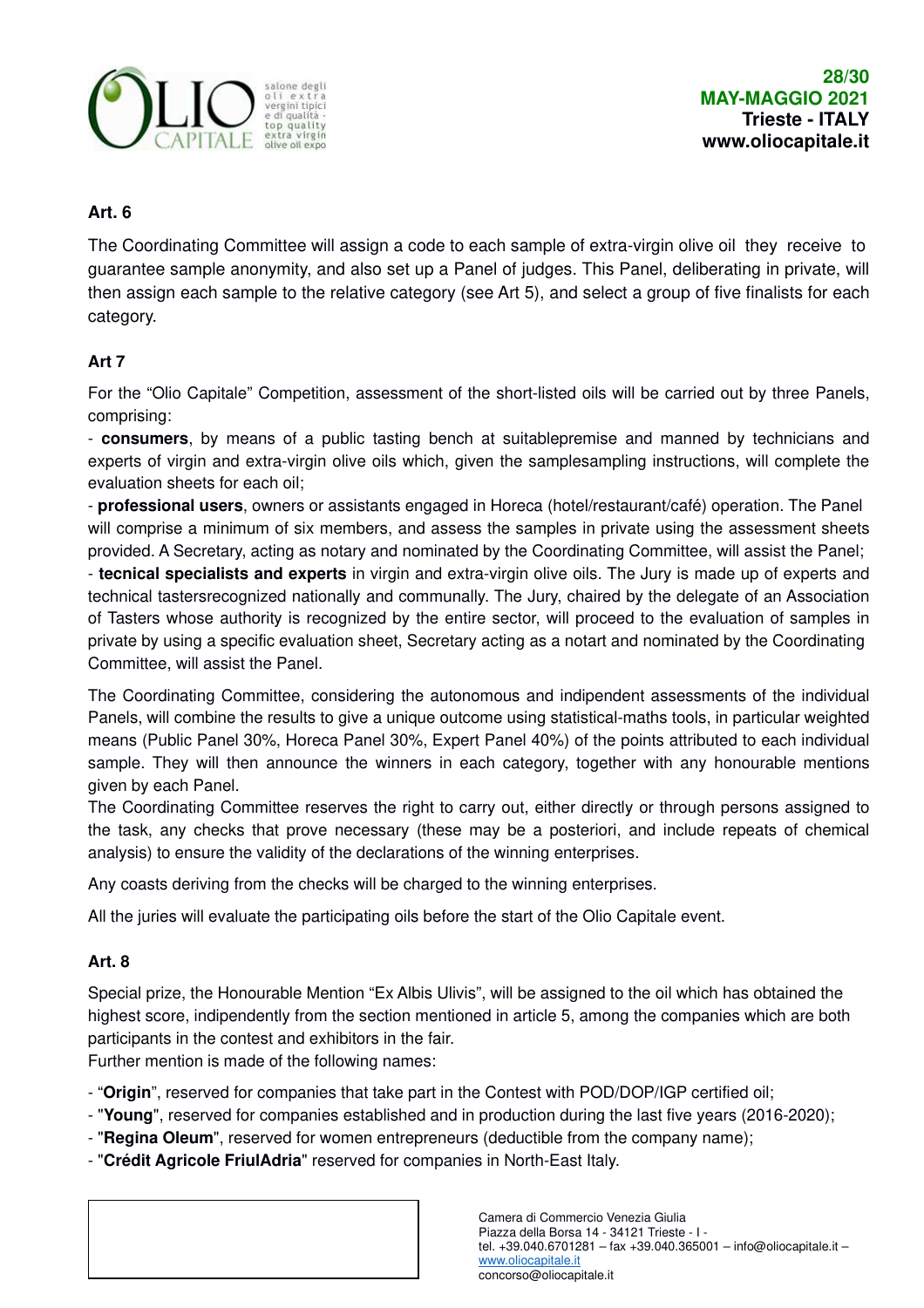

The aforementioned indications will be assigned to the oil which will have obtained the highest score in absolute terms at the preselections, regardless of the sections referred to in art. 5, among the Companies participating in the Competition in the respective types.

### **Art. 9**

Any company wishing to participate in the Contest must submit the following no later than the **23rd of April 2021**:

**a)** the application, using the form provided, through courier, post, fax or other means, to the following address: **Concorso Olio Capitale, c/o Palazzo della Borsa, via Cassa di Risparmio, 2, 34121 - Italy**.

Copies of the application form and these present Regulations can be downloaded from the web site: www.oliocapitale.it. All fields of the application form should be completed, preferably typed or else in legible block capitals.

Illegible applications will be rejected. It is recomended to send the application via e-mail in advance, allowing the Company to be contacted if its samples are not received withing the above.

**b**) a chemical analysis certificate for the samples of oil presented at the competition, issued by an officially accredited analysis laboratory, that gives the following data: free acidity expressed as a percentage of weight in grams of oleic acid, number of peroxides.

**c)** only for companies that register for the competition with D.O.P. or I.G.P. certified oils and intend to compete for the mention "ORIGIN": a valid document certifying that the samples belong to the category P.O.D. / D.O.P. or I.G.P. and that they conform to the relevant product specification (official certificate of conformity complete with analysis results issued by the Certification Body). This document is intended to be exhaustive and sufficient even as required under b)

**d)** n. 6 labelled standard bottles of minimum capacity 0.50 litres for each product presented.

The organizers decline all responsibility for any arrival of samples after the closing date, full or partial loss of samples during transport, any physical-chemical organoleptic change of the samples due to temperature changes, breakage or other incidents that might take place during transport.

Costs for shipping to destination are fully borne by the participating enterprise. From reception up to presentation of the samples to the Panels, the organizers are responsible for careful and adeguate storage of the bottles in order to ensure no damage is borne.

The companies participating to the Contest will receive a message via e-mail or sms certifyng the receipt and the conditions of the received samples.

# **Art. 10**

The announcement of the winners and the awarding of prizes will take place on the first day of the Olio Capitale event and will be notified directly to the participating companies.

The prizes are: a plaque, an accrediting diploma and the opportunity, for the winners of the three categories, to exhibit at the next edition of Olio Capitale expo in an appropriately delimited common space offered by the Organizer. Prize-winning enterprises will have the right to mention this recognition on the packaging of products they produced in the oil production season 2020/21.

The obtainment of the awards will be communicated widely to the regional and national press and information media. Moreover, during the Olio Capitale event, the winning oils and finalists will be the object of specific tasting appointments dedicated to sector operators and fans.